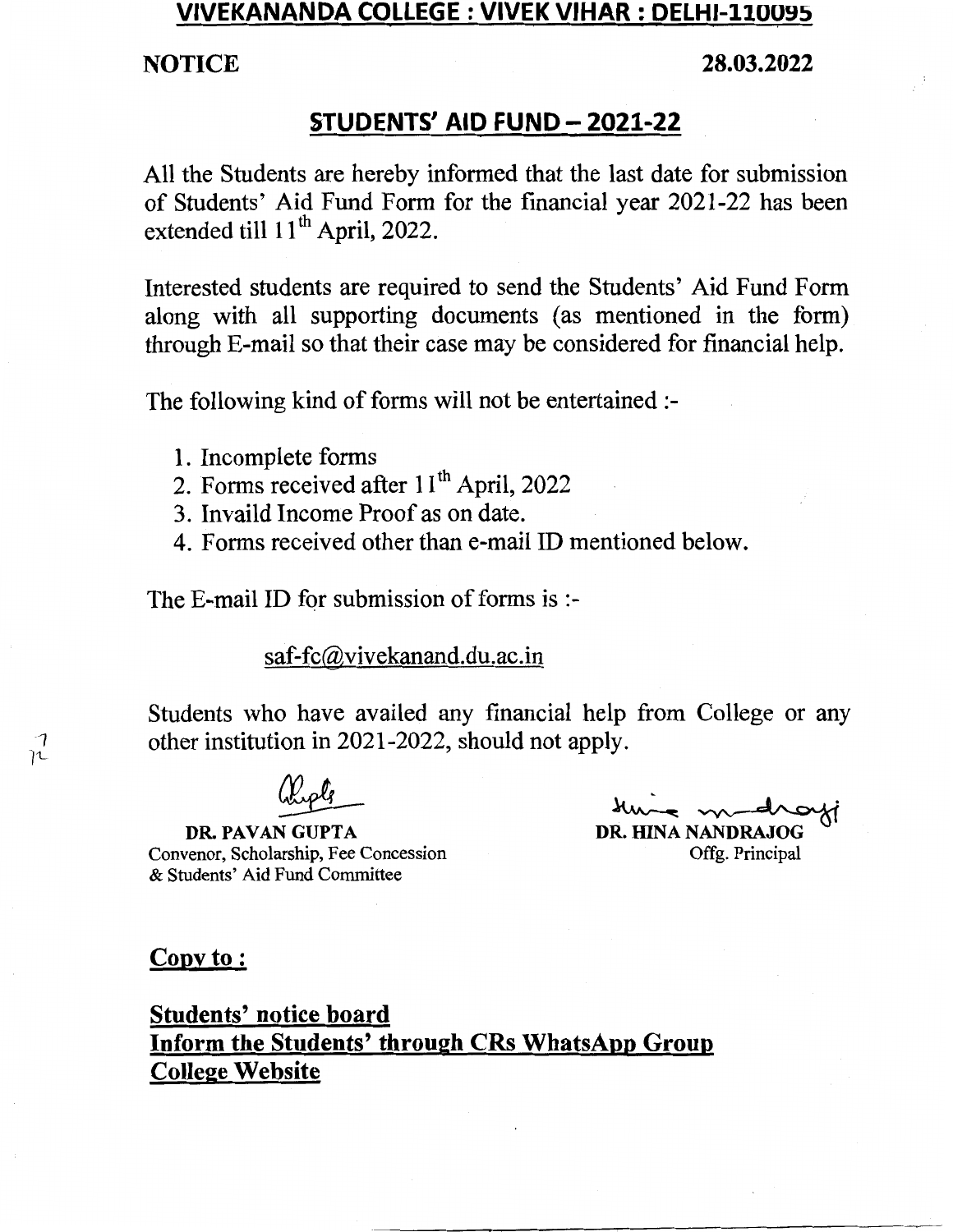#### Fill the form in one Language only VIVEKANANDA COLLEGE : VIVEK VIHAR : DELHI-110095 **ENTS' AID FUND**

|  | APPLICATION FORM FOR GRANT OF AID OUT OF BILD BILL THE |  |
|--|--------------------------------------------------------|--|
|--|--------------------------------------------------------|--|

| 4.      |                                                                                                                                                                             | Contact/Mobile E-mail |                 |               |                |  |  |  |  |
|---------|-----------------------------------------------------------------------------------------------------------------------------------------------------------------------------|-----------------------|-----------------|---------------|----------------|--|--|--|--|
|         | Occupation - Govt. Somi Govt Private Solf Employed Un-Employed                                                                                                              |                       |                 |               |                |  |  |  |  |
|         | 6. Annual income (including allowances) Annual Income Less Then 80,000 Less Then 90,000<br><b>Less then 1,20,000 <math>\Box</math> above Rs. 1,20,000 <math>\Box</math></b> |                       |                 |               |                |  |  |  |  |
|         | (income Certificate from the employer to be attached / if self employed please attach income Certificate/Affidavit)                                                         |                       |                 |               |                |  |  |  |  |
|         | 7. Accomodation - Rented Non Rented                                                                                                                                         |                       |                 |               |                |  |  |  |  |
|         | 8. Reason for applying for Aid Fund                                                                                                                                         |                       |                 |               |                |  |  |  |  |
|         |                                                                                                                                                                             |                       |                 |               |                |  |  |  |  |
|         |                                                                                                                                                                             |                       |                 |               |                |  |  |  |  |
|         | 9. Do you belong to SC ST ST OBC Seneral C<br>10. Details of Earning Family Members :-                                                                                      |                       |                 |               |                |  |  |  |  |
| SI. Na. | Name                                                                                                                                                                        | Ago                   | <b>Relation</b> | Annual Income | Remarks If any |  |  |  |  |
|         |                                                                                                                                                                             |                       |                 |               |                |  |  |  |  |
|         |                                                                                                                                                                             |                       |                 |               |                |  |  |  |  |

| SI. No.                                 | <b>Name</b> | Age | <b>Relation</b> | Remarks if any |  |  |
|-----------------------------------------|-------------|-----|-----------------|----------------|--|--|
|                                         |             |     |                 |                |  |  |
|                                         |             |     |                 |                |  |  |
|                                         |             |     |                 |                |  |  |
|                                         |             |     |                 |                |  |  |
|                                         |             |     |                 |                |  |  |
|                                         |             |     |                 |                |  |  |
| " Ondiadam of last Evamination Paccod : |             |     |                 |                |  |  |

12. Particulars of last Examination Passed:

| Name of the Exam. Passed | Max. Marks | Marks Obtained | Percentage |
|--------------------------|------------|----------------|------------|
|                          |            |                |            |
|                          |            |                |            |

(Attach the Photocopy of marksheet of last examination passed.) 13. Particulars of Bank Account:

| Name of the Bank | Account No. . | <b>IFSC Code of the Bank</b> |  |  |  |  |
|------------------|---------------|------------------------------|--|--|--|--|
|                  |               |                              |  |  |  |  |

(Attach the Photocopy of Passbook/Cancelled Cheque.)

We declare that the particulars are given in this application are true and correct to the best of our knowledge and nouring rise books were even any other source and will not receive it in the current academic session.

| <b>Signature of Father/Guardian</b><br>Data                                           | <b>Signature of Student</b> |
|---------------------------------------------------------------------------------------|-----------------------------|
| (To be filled in by the College Office)<br>tecommended for Students' Aid Fund for Rs. |                             |
| itudents' Aid Fund Committee                                                          |                             |

Convertor

**Aembe**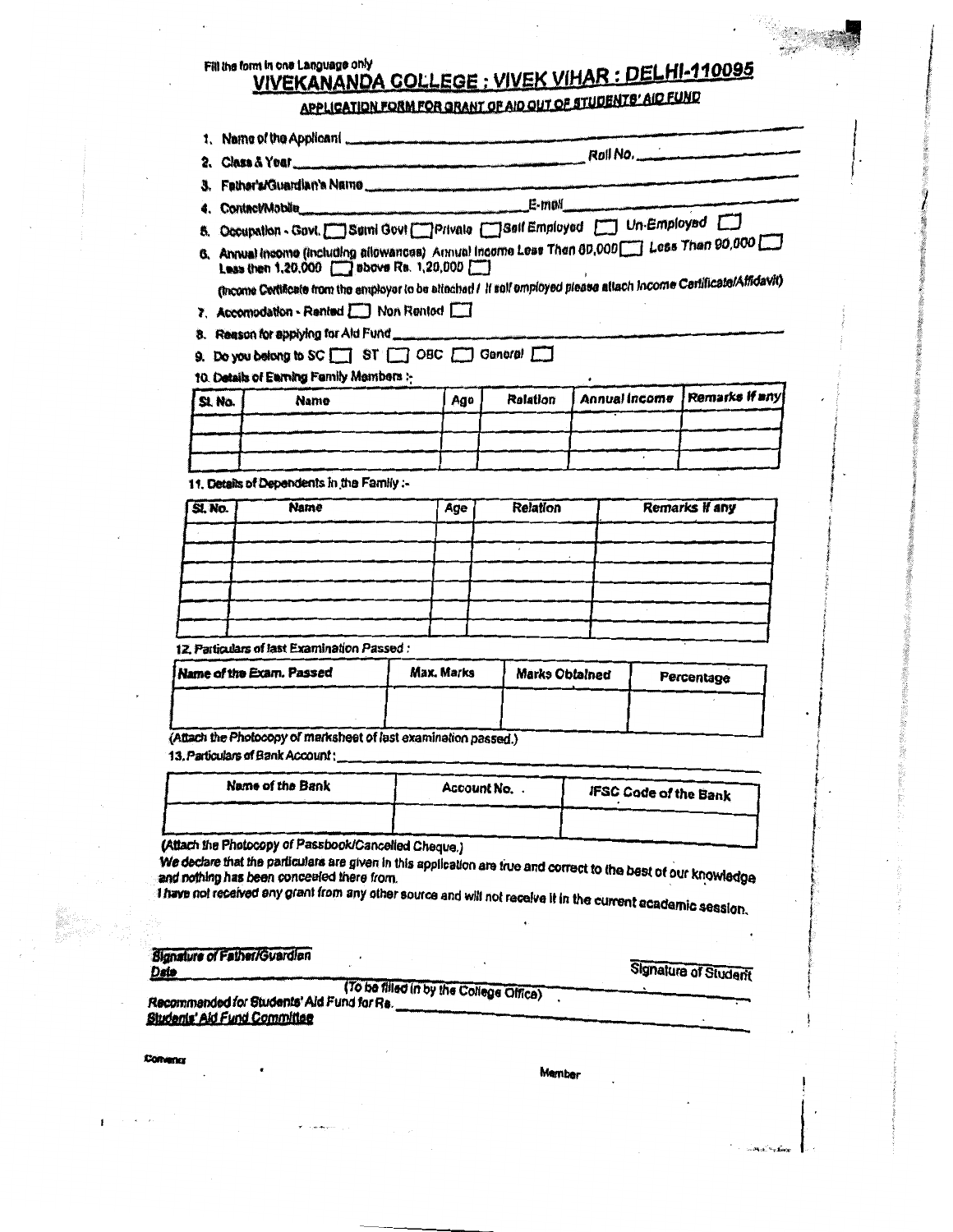## एक ही भाषा में आवेदन पत्र भरें।

# विवेकानन्त महाविद्यालय विवेक विहार, विल्ली-110095

| <b>PERTENT WE ARE ARRESTED FOR THE CONTRACT OF A CONTRACT A CONTRACT A CONTRACT A CONTRACT A CONTRACT A CONTRACT A</b><br>ELECTRIC Communication communication of the communication communication construction and communication<br>त्ववसाय-भाषारी सात-भाषारी   प्रारंभेट   निजी मार्ग्यात गर्हा<br>6. पाविक आप 60,000 से कम □ 00,000 से कम □ 1,20,000 से कम □ 1,20,000 से ठपर □<br>7. मकान अपना या किराये पर ।<br><u> REITH AN EN EU POLO Communication communication communication and BERBER A</u><br>9. जाति से सम्बन्ध अनुसूचित जाति   अनुसूचित जनजाति   अन्य पिछड़ा वर्ग   सामान्य जाति  <br>10. परिवार में कमाने वालो का विवरण: |                                                    |                                         |  |         |         |             |  |  |  |                                     |  |
|----------------------------------------------------------------------------------------------------------------------------------------------------------------------------------------------------------------------------------------------------------------------------------------------------------------------------------------------------------------------------------------------------------------------------------------------------------------------------------------------------------------------------------------------------------------------------------------------------------------------------------------|----------------------------------------------------|-----------------------------------------|--|---------|---------|-------------|--|--|--|-------------------------------------|--|
| क्र सं                                                                                                                                                                                                                                                                                                                                                                                                                                                                                                                                                                                                                                 | पाम                                                | आयु                                     |  | सम्बन्ध |         |             |  |  |  | कल वार्षिक आय अतिरिक्त विवरण यदि है |  |
| τ                                                                                                                                                                                                                                                                                                                                                                                                                                                                                                                                                                                                                                      |                                                    |                                         |  |         |         |             |  |  |  |                                     |  |
| $\overline{\mathbf{2}}$                                                                                                                                                                                                                                                                                                                                                                                                                                                                                                                                                                                                                |                                                    |                                         |  |         |         |             |  |  |  |                                     |  |
| $\mathbf{3}$                                                                                                                                                                                                                                                                                                                                                                                                                                                                                                                                                                                                                           |                                                    |                                         |  |         |         |             |  |  |  |                                     |  |
|                                                                                                                                                                                                                                                                                                                                                                                                                                                                                                                                                                                                                                        | 11. निर्भर व्यक्तियों का विवरण                     |                                         |  |         |         |             |  |  |  |                                     |  |
| क्र. सं                                                                                                                                                                                                                                                                                                                                                                                                                                                                                                                                                                                                                                | नाम                                                |                                         |  | आयु     | सम्बन्ध |             |  |  |  | अतिरिक्त विवरण यदि है               |  |
| $\mathbf{1}$                                                                                                                                                                                                                                                                                                                                                                                                                                                                                                                                                                                                                           |                                                    |                                         |  |         |         |             |  |  |  |                                     |  |
| $\overline{\mathbf{2}}$                                                                                                                                                                                                                                                                                                                                                                                                                                                                                                                                                                                                                |                                                    |                                         |  |         |         |             |  |  |  |                                     |  |
| $\overline{\mathbf{3}}$                                                                                                                                                                                                                                                                                                                                                                                                                                                                                                                                                                                                                |                                                    |                                         |  |         |         |             |  |  |  |                                     |  |
| 4                                                                                                                                                                                                                                                                                                                                                                                                                                                                                                                                                                                                                                      |                                                    |                                         |  |         |         |             |  |  |  |                                     |  |
| 5                                                                                                                                                                                                                                                                                                                                                                                                                                                                                                                                                                                                                                      |                                                    |                                         |  |         |         |             |  |  |  |                                     |  |
| 6                                                                                                                                                                                                                                                                                                                                                                                                                                                                                                                                                                                                                                      |                                                    |                                         |  |         |         |             |  |  |  |                                     |  |
|                                                                                                                                                                                                                                                                                                                                                                                                                                                                                                                                                                                                                                        | 12 अंतिम उत्तीर्ण परीक्षा का विवरण                 |                                         |  |         |         |             |  |  |  |                                     |  |
|                                                                                                                                                                                                                                                                                                                                                                                                                                                                                                                                                                                                                                        | अन्तिम उत्तीर्ण परीक्षा का नाम                     |                                         |  | कुल अंक |         | प्राप्त अंक |  |  |  | प्रतिशत                             |  |
|                                                                                                                                                                                                                                                                                                                                                                                                                                                                                                                                                                                                                                        |                                                    |                                         |  |         |         |             |  |  |  |                                     |  |
|                                                                                                                                                                                                                                                                                                                                                                                                                                                                                                                                                                                                                                        | (अंतिम उत्तीर्ण परीक्षा को अंकपत्रिका संलग्न करें। |                                         |  |         |         |             |  |  |  |                                     |  |
|                                                                                                                                                                                                                                                                                                                                                                                                                                                                                                                                                                                                                                        | 13. बैंक खाते का विवरण                             |                                         |  |         |         |             |  |  |  |                                     |  |
|                                                                                                                                                                                                                                                                                                                                                                                                                                                                                                                                                                                                                                        | बैंक का नाम                                        | खाता संख्या<br>बैंक का आई.एफ.एस.सी. कोड |  |         |         |             |  |  |  |                                     |  |
|                                                                                                                                                                                                                                                                                                                                                                                                                                                                                                                                                                                                                                        |                                                    |                                         |  |         |         |             |  |  |  |                                     |  |
| (पासबुक या कैंसल चैक को प्रतिलिपि सलग्न करें)<br>इम सत्यापित करते हैं कि दिए गए विवरण हमारे ज्ञान से सही हैं और हमने कुछ नहीं छिपाया।                                                                                                                                                                                                                                                                                                                                                                                                                                                                                                  |                                                    |                                         |  |         |         |             |  |  |  |                                     |  |
| .<br>मैंने इस शैक्षणिक सत्र में कहीं से सहायता राशि प्राप्त नहीं की और न करूंगी।                                                                                                                                                                                                                                                                                                                                                                                                                                                                                                                                                       |                                                    |                                         |  |         |         |             |  |  |  |                                     |  |
| पिता/संरक्षक के हस्ताक्षर<br>विद्यार्थी के हस्ताक्षर<br>বিশাক :                                                                                                                                                                                                                                                                                                                                                                                                                                                                                                                                                                        |                                                    |                                         |  |         |         |             |  |  |  |                                     |  |
|                                                                                                                                                                                                                                                                                                                                                                                                                                                                                                                                                                                                                                        | महाविद्यालय विभाग द्वारा                           |                                         |  |         |         |             |  |  |  |                                     |  |
|                                                                                                                                                                                                                                                                                                                                                                                                                                                                                                                                                                                                                                        |                                                    |                                         |  |         |         |             |  |  |  |                                     |  |

.<br>विद्यार्थी सहायता कोष से अनुमोदित रुपये………………………………………………… विद्यार्थी सहायता कोष कमेटी

संयोजक

सदस्य